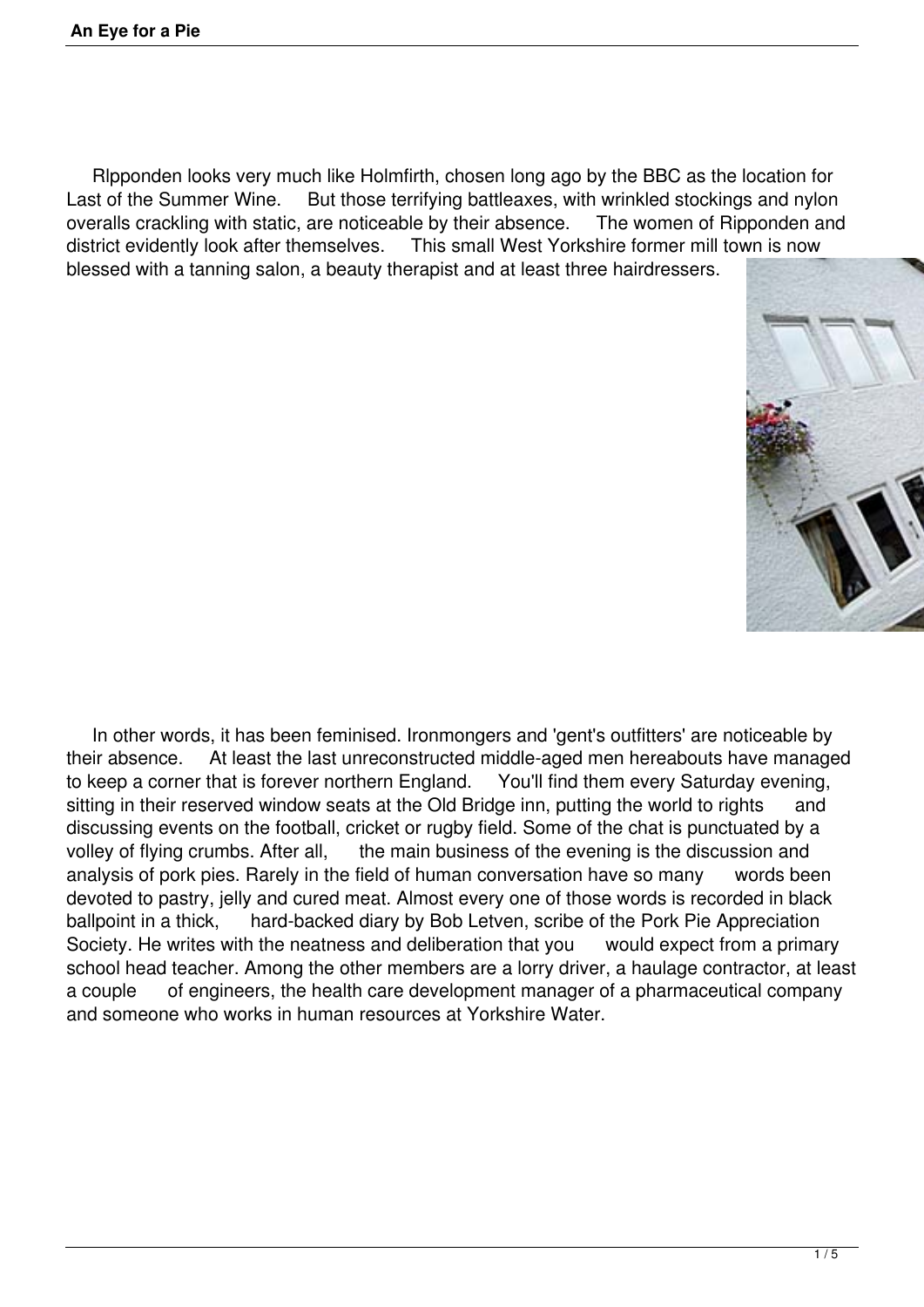

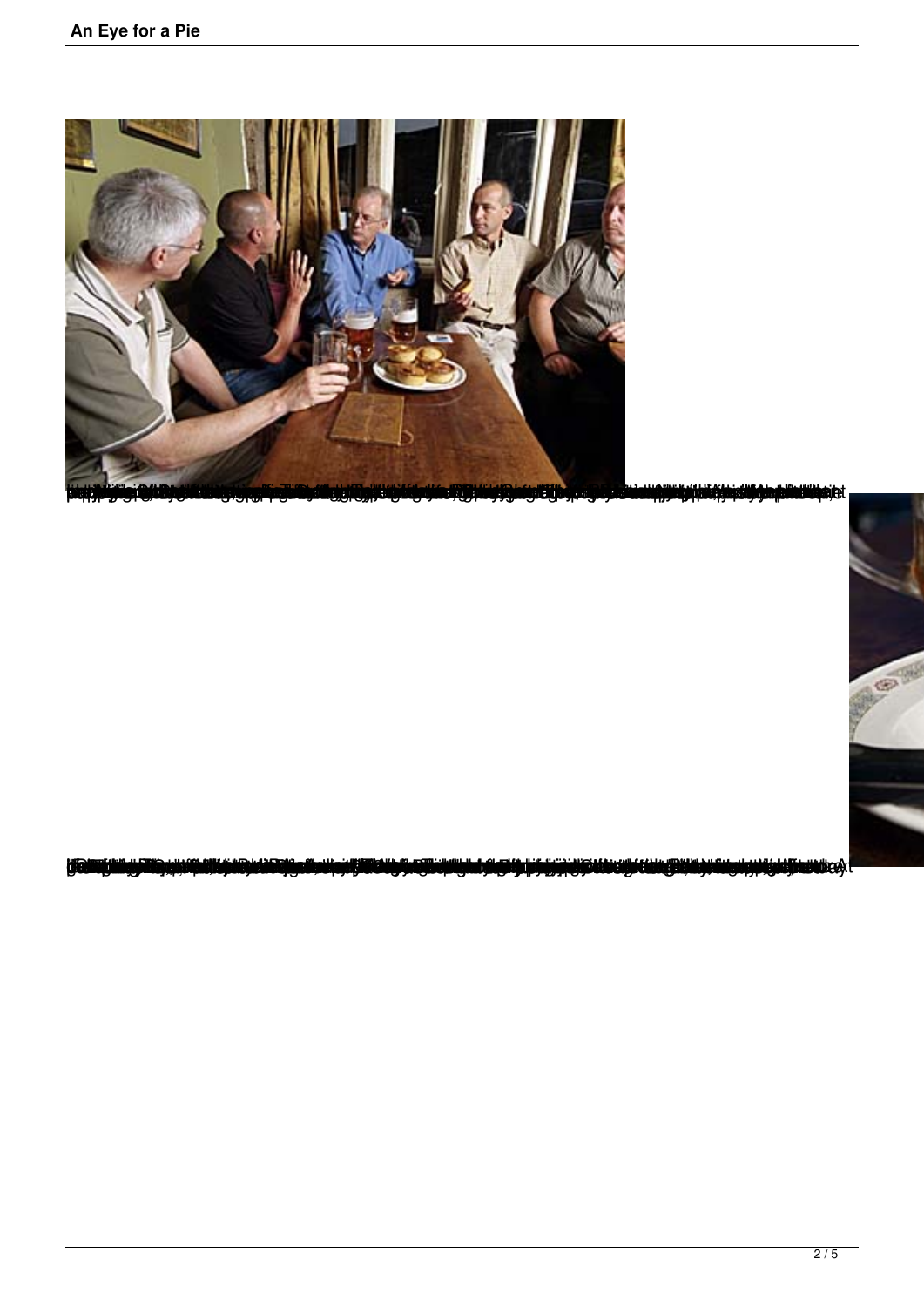

<u>Enang Ministriky niyani ang didigitika di Marat kisihi Kasal tin Glassily namili kani i Arhiti Rajat di North</u>



 $3/5$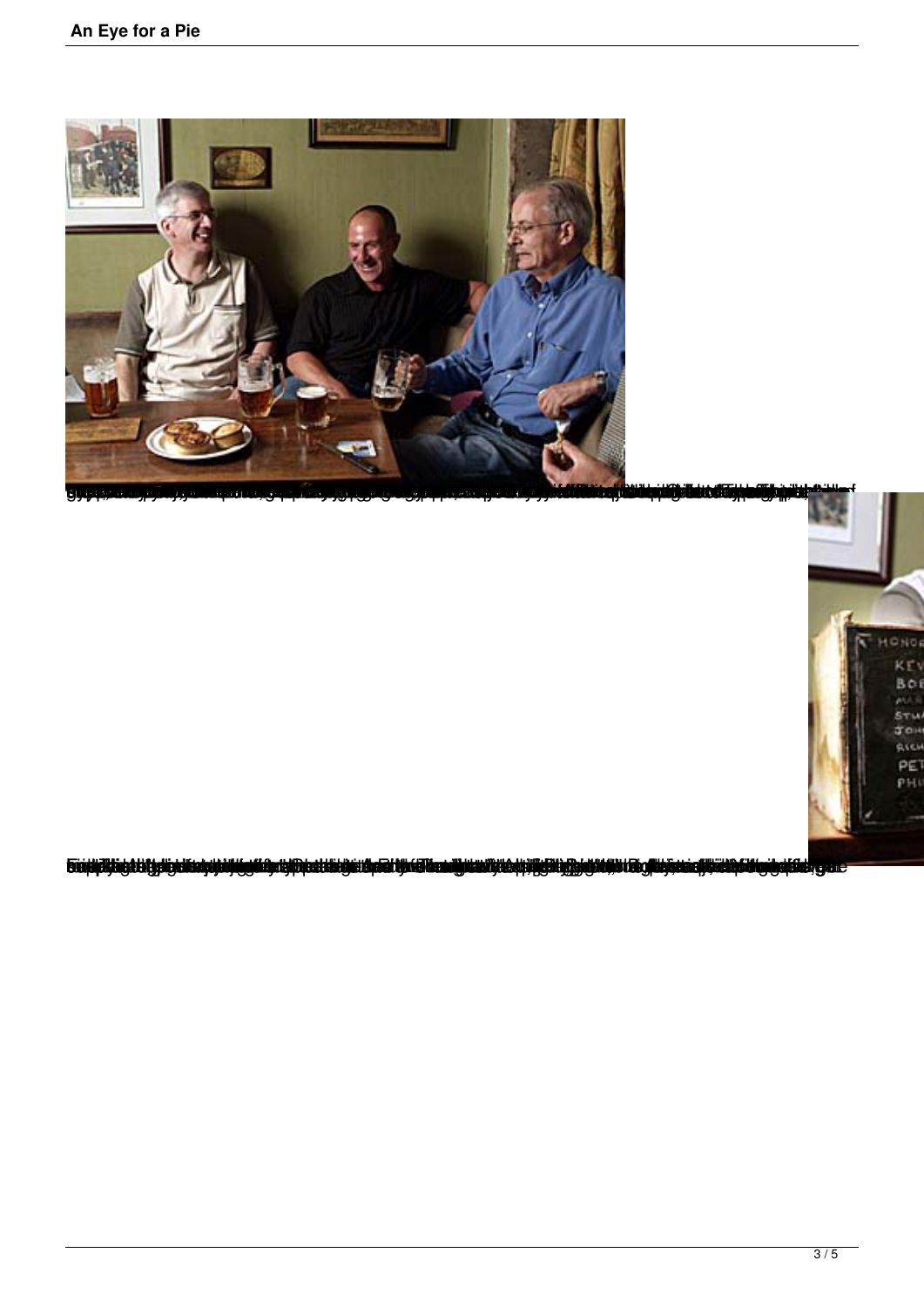